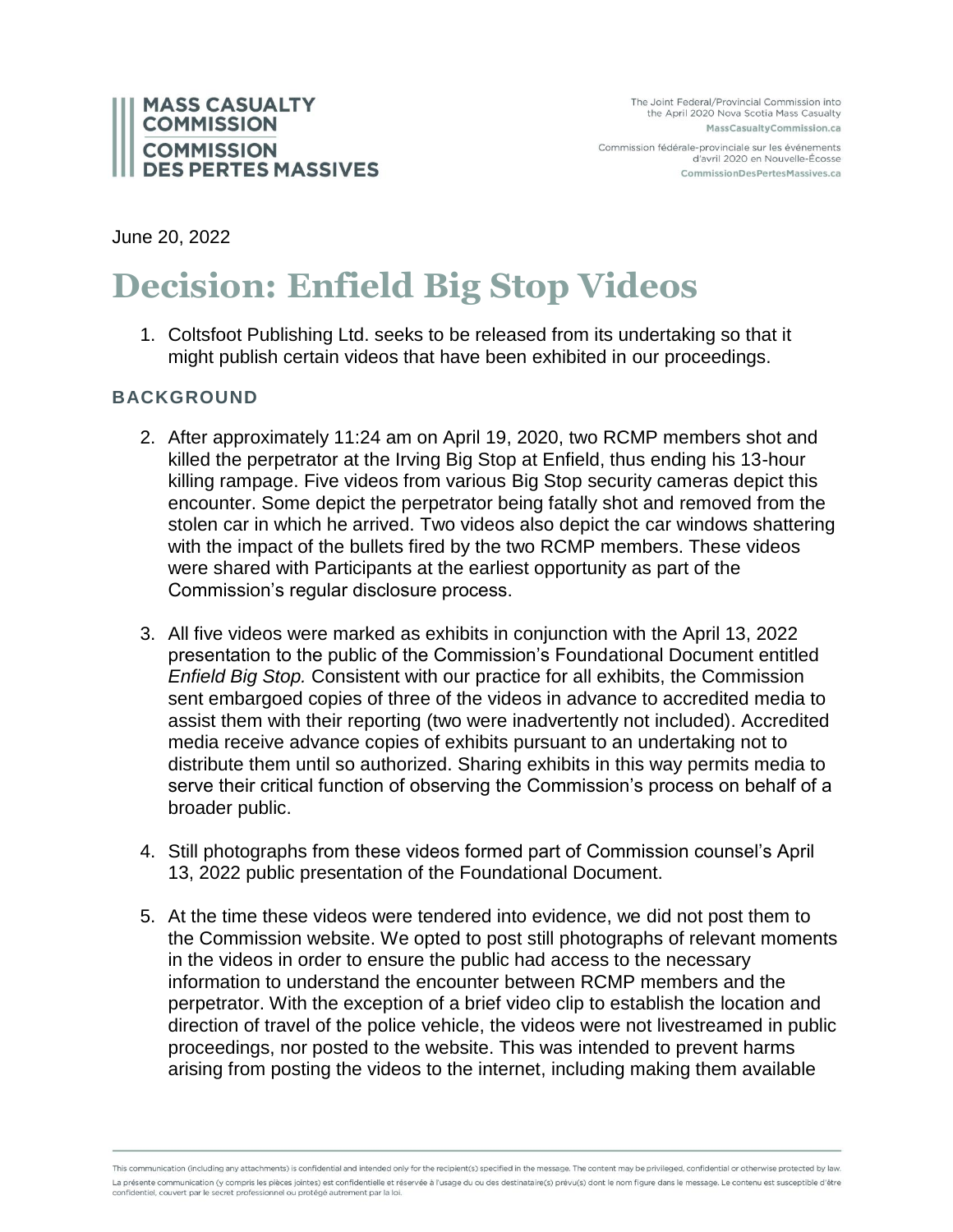for uses unconnected with the Commission's mandate and fact-finding responsibilities. In addition, by using the still photographs of the relevant moments rather than the video in the webcast, we intended to ensure that people who watched the proceedings (then or in the future) in order to learn and understand what happened would be able to navigate the information in an accessible and transparent way without being unnecessarily confronted with these videos. Posting the videos separately from the proceedings would support people in navigating this information, should they decide to do so, at a time of their own choosing.

- 6. Our Orders in Council direct us, in carrying out our work, "to be guided by restorative principles in order to do no further harm" and to "be attentive to the needs of and impacts on those most directly affected and harmed".
- 7. Therefore, considering the test set out by the Supreme Court of Canada in *Sherman Estate v. Donovan,* 2021 SCC 25 ("*Sherman*"), at the time these videos were tendered as exhibits, we concluded that:
	- a. this aspect of the mandate to do no further harm represented an important public interest that would be placed seriously at risk, should these videos be allowed to live on the internet in perpetuity,
	- b. this limitation to exhibit access was necessary to prevent this serious risk and there appeared to be no reasonable alternative to prevent the risk, and
	- c. the benefits of this limitation outweighed its negative effects.
- 8. We therefore directed that the various still photographs used in the April 13, 2022 Foundational Document presentation would be posted to the website. The videos themselves would not be posted, but they would remain available for viewing at the Commission offices upon request by any member of the public.
- 9. Consistent with this determination, we informed accredited media that, pursuant to their undertakings, they were not authorized to publish these videos.
- 10.Coltsfoot Publishing Limited was one such accredited media outlet to receive advanced embargoed copies of these videos. Dissatisfied with our decision, it applied to the Commission, seeking to be released from this aspect of its undertaking so that it might publish the videos.
- 11.The Commission provided notice of Coltsfoot's application to all Participants and accredited media. We received various written submissions supporting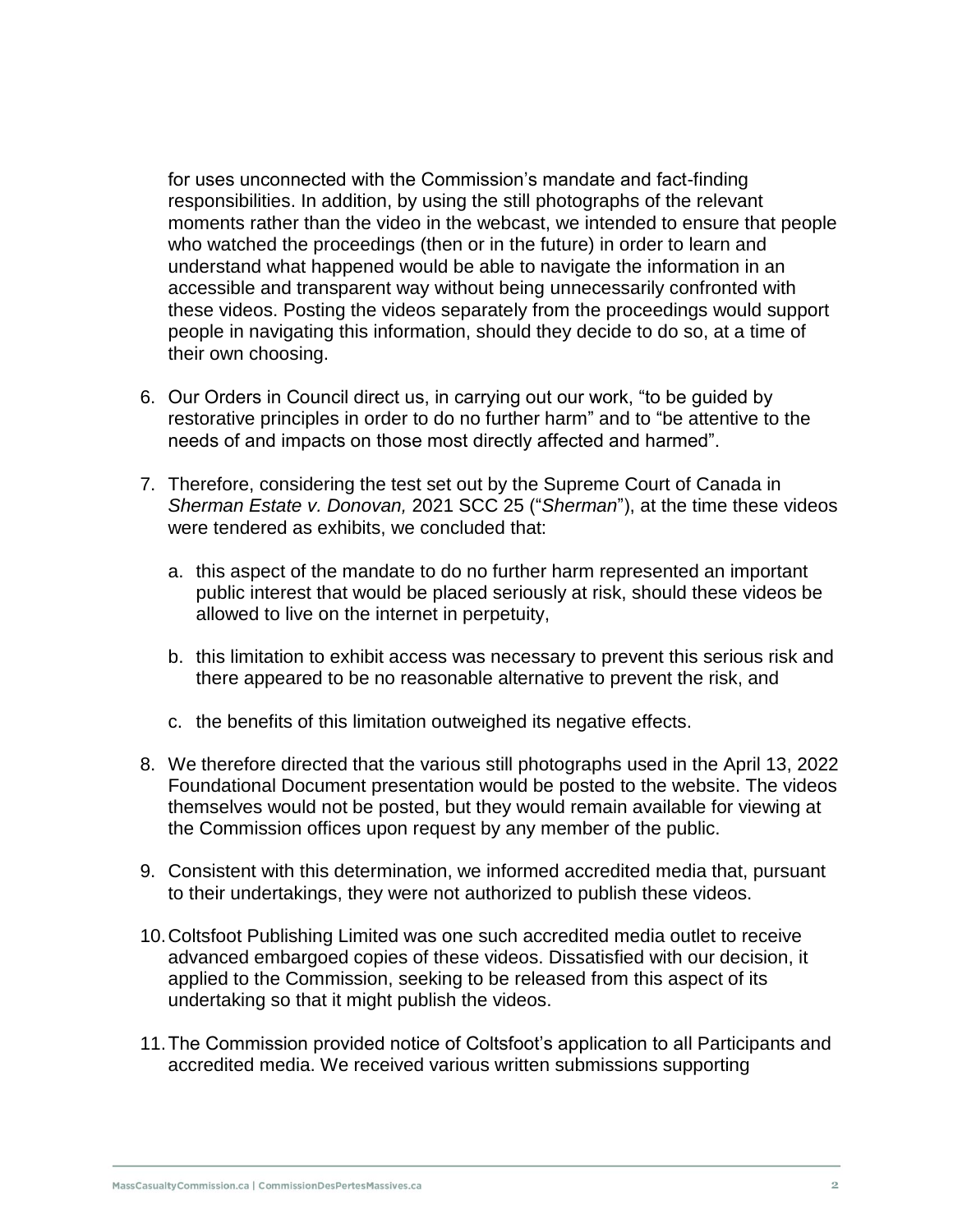Coltsfoot's position. Commission counsel also made submissions in support of permitting publication. No one made submissions opposing Coltsfoot's application.

## **ANALYSIS**

- 12.We acknowledge that our initial direction should not have applied to all five videos. Although they depict the same timeframe, some are not graphic and represent little risk of causing harmful effects if posted to the internet.
- 13.Turning to the application proper, we agree with Commission counsel that the principles set out in *Sherman*, *supra* apply to our analysis. At paras 37-38, the Court noted:

37. Court proceedings are presumptively open to the public ([*Attorney General of Nova Scotia v. MacIntyre*, [1982] 1 SCR 175] at p.189; *A.B. v. Bragg Communications Inc*., 2012 SCC 46, [2012] 2 S.C.R. 567, at para.11).

38. The test for discretionary limits on presumptive court openness has been expressed as a two-step inquiry involving the necessity and proportionality of the proposed order ([*Sierra Club of Canada v. Canada (Minister of Finance)*, 2002 SCC 41], at para.53). Upon examination, however, this test rests upon three core prerequisites that a person seeking such a limit must show. Recasting the test around these three prerequisites, without altering its essence, helps to clarify the burden on an applicant seeking an exception to the open court principle. In order to succeed, the person asking a court to exercise discretion in a way that limits the open court presumption must establish that:

(1) court openness poses a serious risk to an important public interest;

(2) the order sought is necessary to prevent this serious risk to the identified interest because reasonably alternative measures will not prevent this risk; and,

(3) as a matter of proportionality, the benefits of the order outweigh its negative effects.

Only where all three of these prerequisites have been met can a discretionary limit on openness—for example, a sealing order, a publication ban, an order excluding the public from a hearing, or a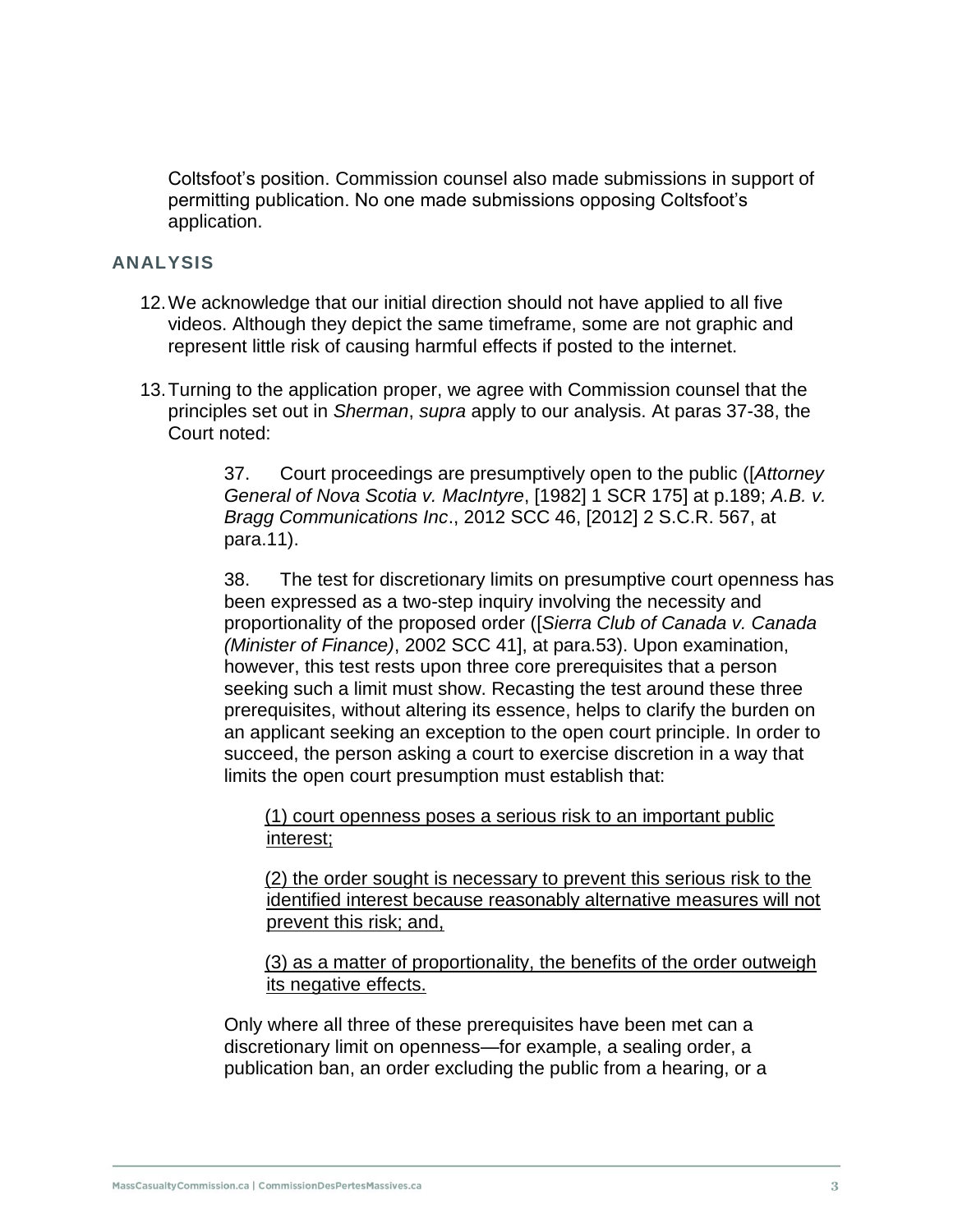redaction order—properly be ordered. This test applies to all discretionary limits on court openness, subject only to valid legislative enactments (*Toronto Star Newspapers Ltd. v. Ontario,* 2005 SCC 41, [2005] 2 S.C.R. 188, at paras. 7 and 22).

[Emphasis added.]

- 14.Given the submissions received, we must now look at the *Sherman* principles in a new light. Specifically, despite our concern to protect the mandated important public interest in doing "no further harm" and to be "attentive to the needs of and impacts on those most directly affected and harmed", it now appears that anyone who may be directly affected by the internet publication of these videos has chosen not to oppose removing this limitation.
- 15.We maintain that a serious public interest would be put at risk by publishing these videos. For example, as noted in Commission counsel's submissions, the British Columbia Supreme Court in *Capital City News Group Ltd. v. Her Majesty the Queen in Right of the Province of British Columbia* 2021 BCSC 479 acknowledged the spectre of internet abuse:

58 Evidence of direct harmful consequences to an individual for example can support a court-imposed restriction if there is "objectively discernable harm": *A.B. v. Bragg Communications Inc*, 2012 SCC 46 at para. 15. Absent scientific or empirical evidence of the necessity of restricting access, the court can find harm by applying reason and logic (at para. 16).

….

62 Finally, the ubiquitous nature of the internet can be considered. Once information is released it will remain accessible indefinitely anywhere, and can be manipulated and referenced out of context: *Hyde(Re)*,2009 NSPC 32 at paras.19,21,59,72–73; *Hyde (Re)*, 2009 NSPC 34 at paras. 22–26; *R. v. Panghali*, 2011 BCSC 422, at paras. 51– 54.

To this we add that the factors enunciated in *Vickery v. Nova Scotia Supreme Court (Prothonotary),)* [1991] 1 S.C.R.SCR 671 ("*Vickery*") continue to inform our analysis regarding access to and publication of exhibits. For example, in *Canadian Broadcasting Corp. v. The Queen*, 2011 SCC 3, the Court noted:

13. The analytical approach developed in [*Dagenais v. Canadian Broadcasting Corp.*, 1994 CanLII 39 (SCC), [1994] 3 S.C.R. 835 and *R. v.*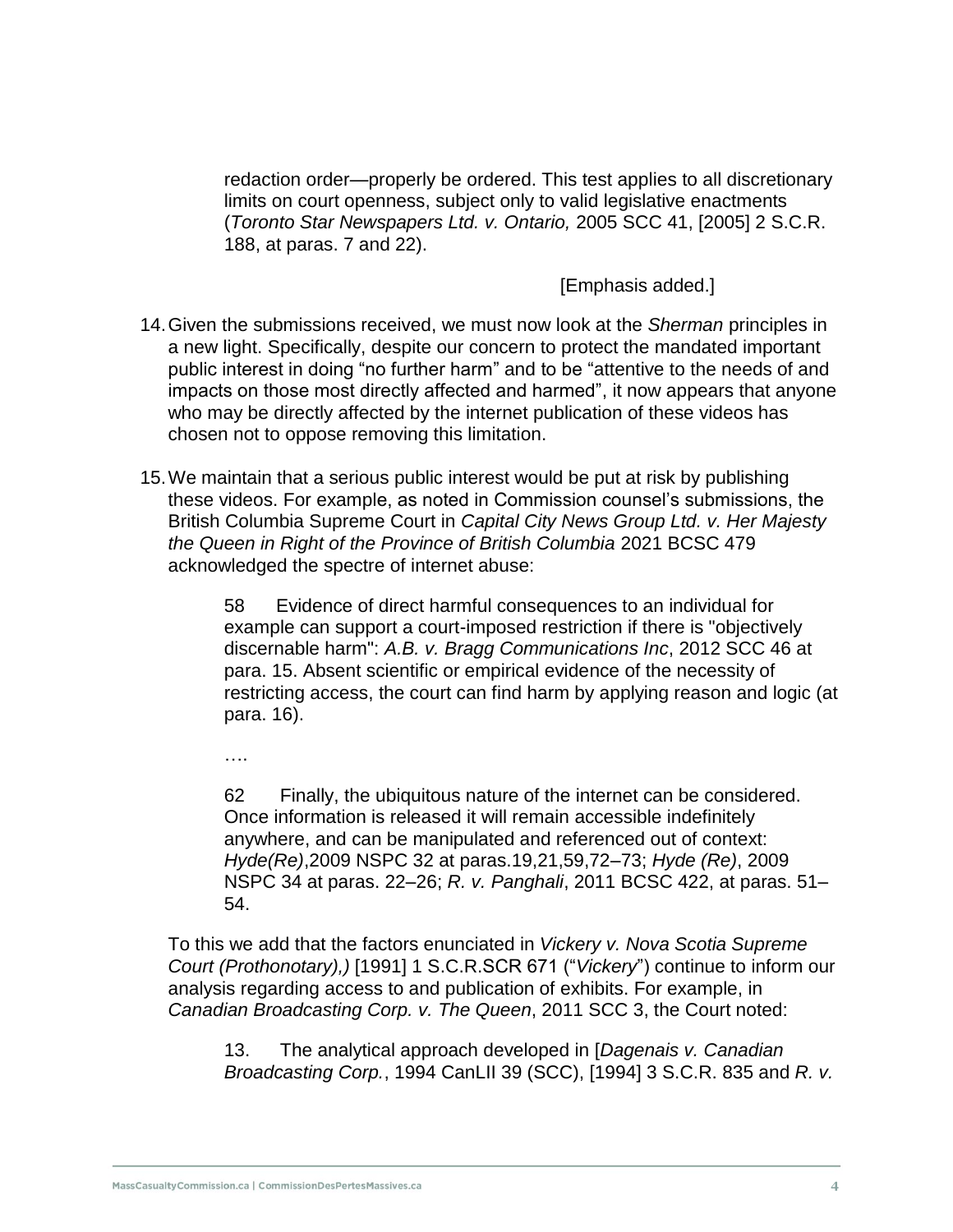*Mentuck*, 2001 SCC 76 ("*Dagenais/Mentuck*"] applies to all discretionary decisions that affect the openness of proceedings. In *Vancouver Sun (Re)*, 2004 SCC 43, [2004] 2 S.C.R. 332, Iacobucci and Arbour JJ. wrote the following:

While the [*Dagenais/Mentuck*] test was developed in the context of publication bans, it is equally applicable to all discretionary actions by a trial judge to limit freedom of expression by the press during judicial proceedings. Discretion must be exercised in accordance with the *Charter*, whether it arises under the common law, as is the case with a publication ban (*Dagenais*, *supra; Mentuck, supra*); is authorized by statute, for example under s. 486(1) of the *Criminal Code* which allows the exclusion of the public from judicial proceedings in certain circumstances (*Canadian Broadcasting Corp. v. New Brunswick (Attorney General),*[[1996] 3 S.C.R. 480] *supra*, at para. 69); or under rules of court, for example, a confidentiality order (*Sierra Club of Canada v. Canada (Minister of Finance*), [2002] 2 S.C.R. 522, 2002 SCC 41). The burden of displacing the general rule of openness lies on the party making the application: *Canadian Broadcasting Corp. v. New Brunswick (Attorney General)*, [1996] 3 S.C.R. 480, at para. 71. [para. 31]

(See also *Toronto Star Newspapers Ltd. v. Ontario,* 2005 SCC 41, [2005] 2 S.C.R. 188, at para. 7; *Named Person v. Vancouver Sun*, 2007 SCC 43, [2007] 3 S.C.R. 253, at para. 35; *Toronto Star Newspapers Ltd. v. Canada*, 2010 SCC 21, [2010] 1 S.C.R. 721, at paras. 15-16; *R. v. Canadian Broadcasting Corporation*, [2010 ONCA 726] at para. 21).

14. Thus, there is no need to determine whether the facts in the case at bar are analogous to those in *Dagenais* or *Mentuck*. The findings that the activity in issue is protected by s. 2(b) of the *Charter* and that the order was within the discretion of Lévesque J. will suffice. The issue must accordingly be resolved by applying the test from *Dagenais* and *Mentuck*. Requiring the judge to apply this test does not mean that it is necessary to conduct a lengthy or elaborate review of the evidence, although all the relevant facts must be considered. Nor is there anything new about trial judges being responsible for establishing conditions for access to exhibits. Judges have always been required, in exercising their discretion, to balance factors that might seem to point in opposite directions. With this in mind, the factors listed in *Vickery* remain relevant, but they must be considered in light of the framework developed in *Dagenais* and *Mentuck*.